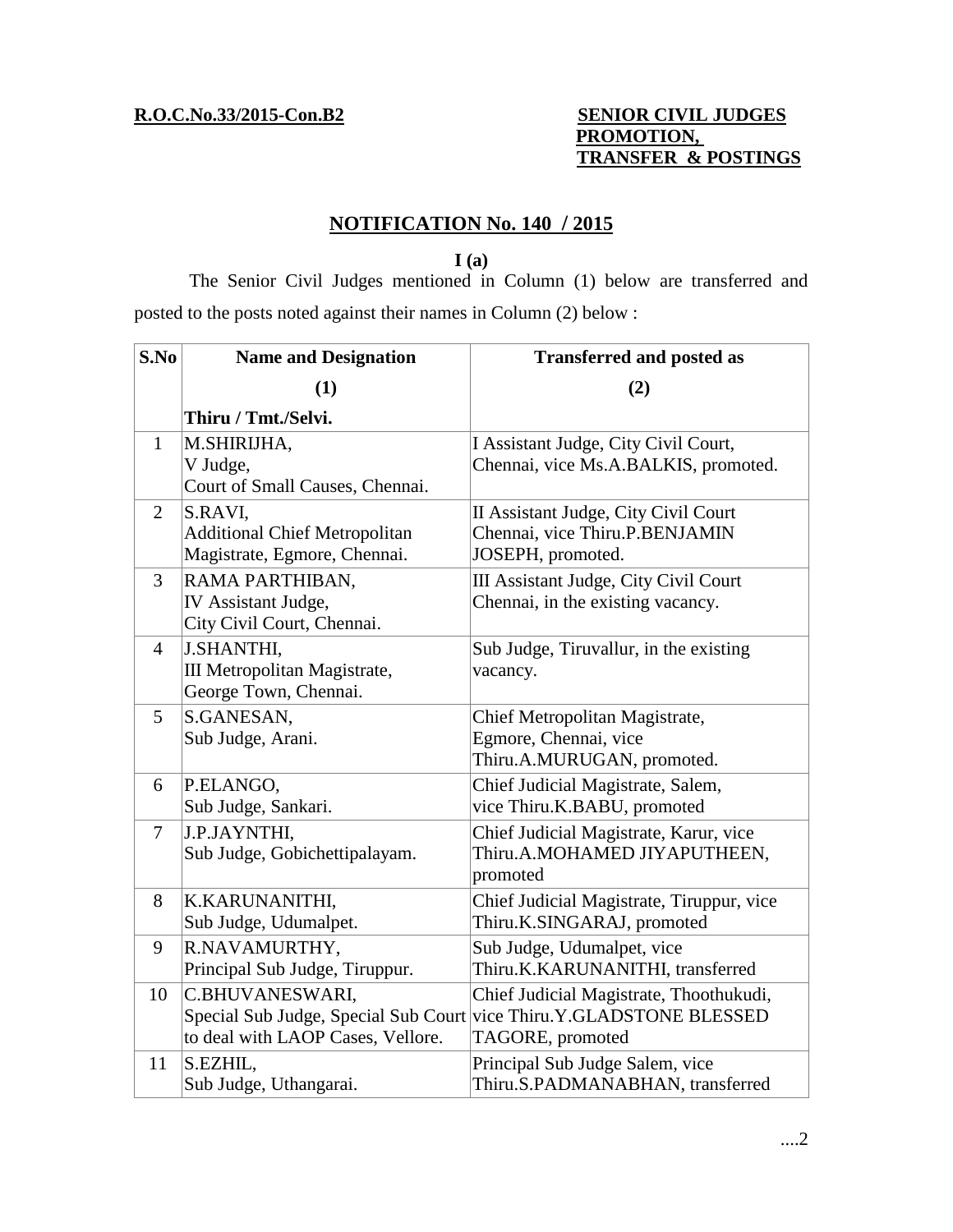| S.No | <b>Name and Designation</b>                                                                                           | <b>Transferred and posted as</b>                                                                                   |
|------|-----------------------------------------------------------------------------------------------------------------------|--------------------------------------------------------------------------------------------------------------------|
|      | (1)                                                                                                                   | (2)                                                                                                                |
|      | Thiru / Tmt./Selvi.                                                                                                   |                                                                                                                    |
| 12   | S.MALARMATHY,<br>Sub Judge, Attur.                                                                                    | Chief Judicial Magistrate, Namakkal, vice<br>Thiru.G.RAJA, promoted.                                               |
| 13   | S.BASKARAN,<br>Principal Sub Judge, Tiruchirappalli.                                                                  | <b>Additional Chief Judicial Magistrate,</b><br>Kumbakonam, in the existing vacancy                                |
| 14   | S.GUNASEKAR,<br>II Additional Sub Judge, Cuddalore.                                                                   | Chief Judicial Magistrate, Cuddalore,<br>vice Thiru.P.JAYARAJ, promoted                                            |
| 15   | K.JEYARAJ,<br>Additional Sub Judge, Tiruppur.                                                                         | Principal Sub Judge, Tiruppur, vice<br>Thiru.R.NAVAMURTHY, transferred                                             |
| 16   | A.SHANTHI,<br>Additional Sub Judge, Chengalpattu.                                                                     | Principal Sub Judge, Chengalpattu vice<br>Thiru.G.KUMANAN, promoted.                                               |
| 17   | S.PADMANABHAN,<br>Principal Sub Judge, Salem.                                                                         | On deputation, posted as Secretary,<br>District Legal Services Authority,<br>Thoothukudi, in the existing vacancy. |
| 18   | P.KARUNANIDHI,<br>Sub Judge, Tiruchengode.                                                                            | Chief Judicial Magistrate, Tiruchirappalli,<br>vice Thiru.M.SRIDHAR, promoted.                                     |
| 19   | P.SARAVANAN,<br>Principal Sub Judge, Madurai.                                                                         | Chief Judicial Magistrate, Madurai, vice<br>Thiru.V.RAJASEKARAN, promoted.                                         |
| 20   | M.KHAMAR BASHA,<br>Sub Judge, Sankarankovil.                                                                          | Chief Judicial Magistrate, Tirunelveli, vice<br>Thiru.A.SUBRAMANIAN, promoted.                                     |
| 21   | T.INDIRANI,<br>Principal Sub Judge, Mayiladuthurai.                                                                   | Chief Judicial Magistrate, Tiruvallur, vice<br>Ms.G.SUBATHIRA DEVI, promoted.                                      |
| 22   | M.DEKSHINAMOORTHY,<br>Special Sub Judge $- I$ ,<br>Special Sub Court to deal with<br><b>MCOP Cases, Salem</b>         | Chief Judicial Magistrate, Vellore, vice<br>Thiru.S.SIVAKADATCHAM, promoted.                                       |
| 23   | P.CHENTHOORPANDI,<br>I Additional Sub Judge, Madurai.                                                                 | Chief Judicial Magistrate, Theni, vice<br>Thiru.A.LEYAHATH ALI, promoted.                                          |
| 24   | S.DEVANATHAN,<br>Principal Sub Judge, Tindivanam.                                                                     | Chief Judicial Magistrate, Kancheepuram @<br>Chengalpattu, vice Thiru.S.JAWAHAR,<br>promoted.                      |
| 25   | N.ARUNACHALAM,<br>V Assistant Judge,<br>City Civil Court, Chennai.                                                    | II Judge, Court of Small Causes, Chennai,<br>in the existing vacancy (Till Annual<br>General Transfer - 2016)      |
| 26   | M.ANBUSELVI,<br>Special Judge, Special Court for<br>trial of Cases under Prevention of<br>Corruption Act, Sivagangai. | Chief Judicial Magistrate,<br>Sivagangai, in the existing vacancy.                                                 |
| 27   | J.CHANDRAN,<br>Special Sub Judge-II, Special Sub<br>Court to deal with MCOP Cases,<br>Chennai.                        | Chief Judicial Magistrate,<br>Ramanathapuram, vice<br>Thiru.T.JEYARAAJAN, promoted.                                |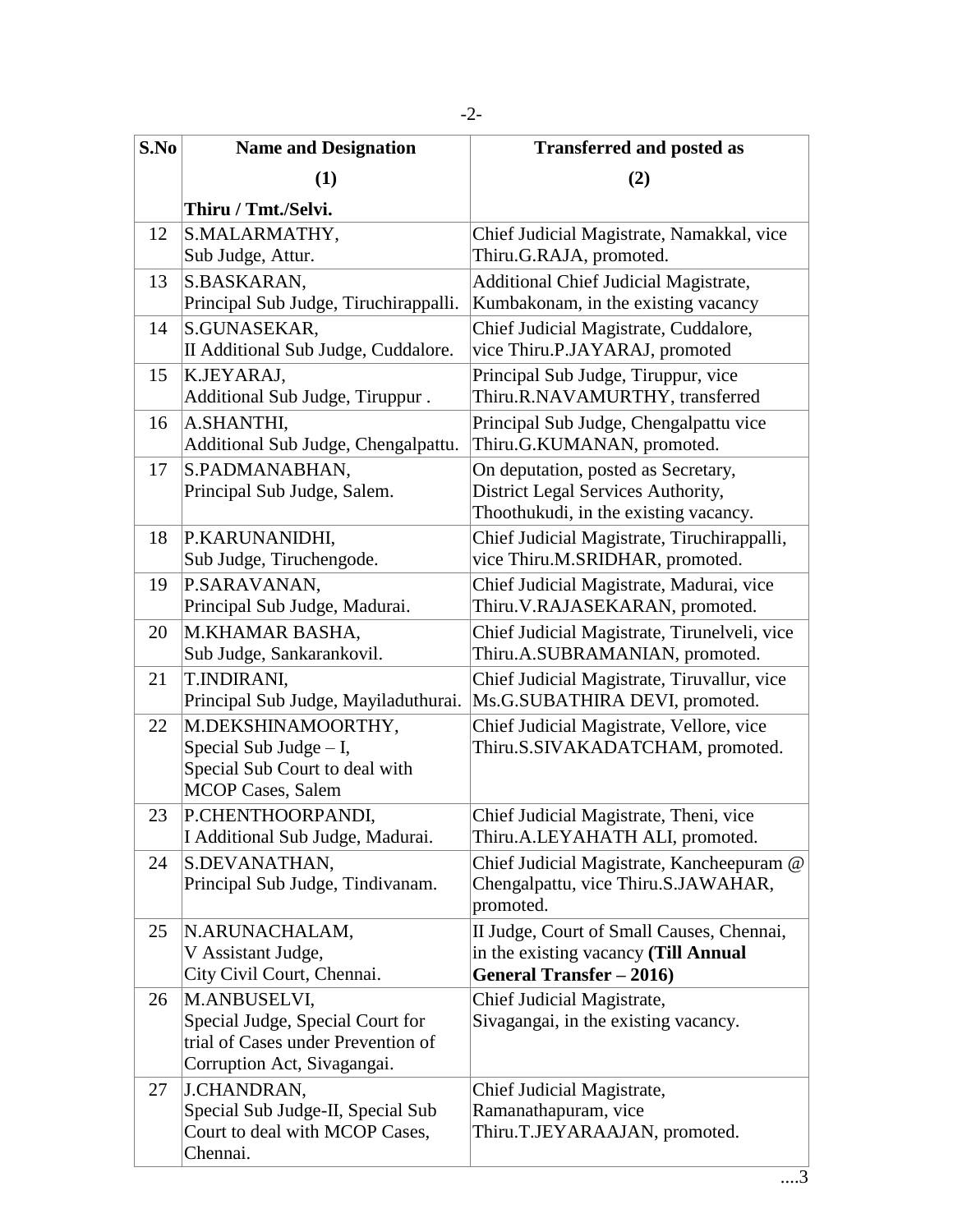| S.No | <b>Name and Designation</b>                               | <b>Transferred and posted as</b>                                                |
|------|-----------------------------------------------------------|---------------------------------------------------------------------------------|
|      | (1)                                                       | (2)                                                                             |
|      | Thiru / Tmt./Selvi.                                       |                                                                                 |
| 28   | M.JEEVANANDAM,                                            | Chief Judicial Magistrate, Krishnagiri, vice                                    |
|      | VI Judge,                                                 | Ms.K.LAKSHMIKANTHAM, promoted.                                                  |
|      | Court of Small Causes, Chennai.                           |                                                                                 |
| 29   | S.PAKKIRISAMY,                                            | Chief Judicial Magistrate, Nagapattinam,                                        |
|      | Additional Sub Judge,                                     | vice Thiru.P.R.RAMAKRISHNAN,                                                    |
|      | Mayiladuthurai.                                           | promoted.                                                                       |
| 30   | M.ELANGOVAN,                                              | IV Assistant Judge, City Civil Court,                                           |
|      | Sub Judge, Tambaram.                                      | Chennai, vice Thiru.RAMA PARTHIBAN,<br>transferred.                             |
|      |                                                           |                                                                                 |
| 31   | P.ASOKAN,<br>Principal Sub Judge, Krishnagiri.            | Special Sub Judge, Special Sub Court to<br>deal with LAOP Cases, Vellore, vice  |
|      |                                                           | Ms.C.BUVANESWARI, transferred.                                                  |
| 32   | P.VELMURUGAN,                                             | III Judge, Court of Small Causes, Chennai,                                      |
|      | Sub Judge, Mannargudi.                                    | vice Ms.S.MEENAKUMARI, promoted.                                                |
| 33   | K.MANI.                                                   | Chief Judicial Magistrate, Dharmapuri, vice                                     |
|      | Secretary, District Legal Services                        | Thiru.R.SRIDHARAN, promoted.                                                    |
|      | Authority, Salem.                                         |                                                                                 |
| 34   | S.MURUGANANTHAM,                                          | Chief Judicial Magistrate,                                                      |
|      | VI Assistant Judge,                                       | Kanniyakumari at Nagercoil, vice                                                |
|      | City Civil Court, Chennai.                                | Thiru.P.MURUGIAH, promoted.                                                     |
| 35   | T.V.ANILKUMAR,                                            | Chief Judicial Magistrate, Pudukkottai, vice                                    |
|      | Principal Sub Judge, Tirunelveli,                         | Thiru. V.V. THANIYARASSU, promoted.                                             |
| 36   | <b>M.SUBA ANBUMANI,</b><br>Principal Sub Judge, Dindigul. | Chief Judicial Magistrate, Villupuram, vice<br>Thiru.C.KUMARSARAVANAN, promoted |
| 37   | V.THENMOZHE,                                              | Chief Judicial Magistrate, Thanjavur @                                          |
|      | Sub Judge, Poonamallee.                                   | Kumbakonam, vice Thiru.K.POORNA                                                 |
|      |                                                           | JEYA ANAND, promoted                                                            |
| 38   | R.NARAJA,                                                 | Chief Judicial Magistrate, Tiruvannamalai,                                      |
|      | VIII Assistant Judge,                                     | vice Ms.K.ARIVOLI, promoted.                                                    |
|      | City Civil Court, Chennai.                                |                                                                                 |
| 39   | R.SATHYA,                                                 | V Assistant Judge, City Civil Court,                                            |
|      | II Metropolitan Magistrate,                               | Chennai, vice Thiru.N.ARUNACHALAM,                                              |
|      | Egmore, Chennai.                                          | transferred                                                                     |
| 40   | K.R.MATHURASEKARAN,                                       | Chief Judicial Magistrate, Coimbatore, vice                                     |
|      |                                                           | Special Judge, Special Court for Trial Thiru.N.MURALIDHARAN, promoted.          |
|      | of Cases under Prevention of<br>Corruption Act, Madurai.  |                                                                                 |
| 41   | T.MALARVALANTINA,                                         | Chief Judicial Magistrate, Erode, in the                                        |
|      | IX Assistant Judge,                                       | existing vacancy.                                                               |
|      | City Civil Court, Chennai.                                |                                                                                 |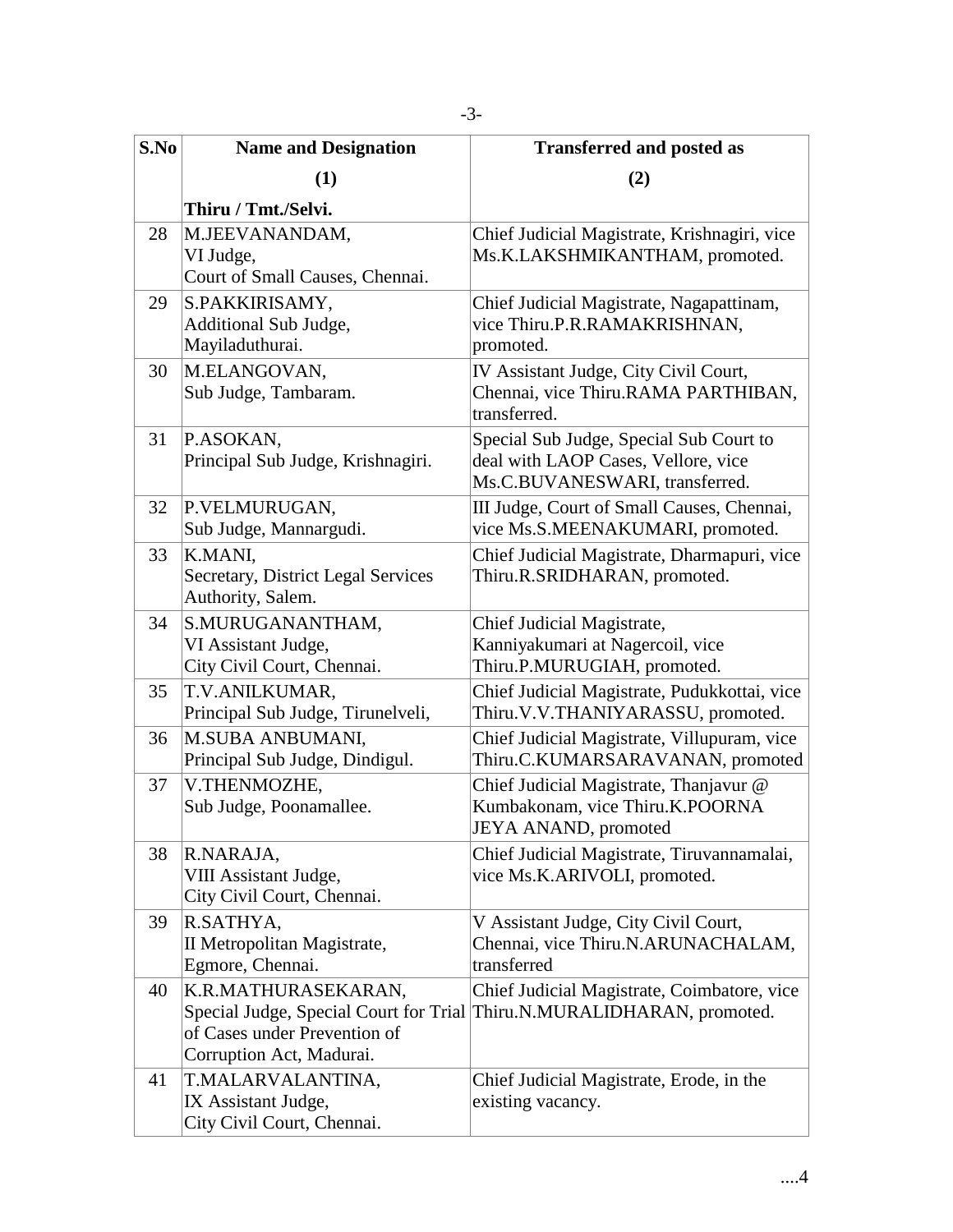| S.No | <b>Name and Designation</b>                                                          | <b>Transferred and posted as</b>                                                                                             |
|------|--------------------------------------------------------------------------------------|------------------------------------------------------------------------------------------------------------------------------|
|      | (1)                                                                                  | (2)                                                                                                                          |
|      | Thiru / Tmt./Selvi.                                                                  |                                                                                                                              |
| 42   | R.VASANTHI,<br>X Metropolitan Magistrate,<br>Egmore, Chennai.                        | Chief Judicial Magistrate, Virudhunagar @<br>Srivilliputhur, vice Thiru.JOHN<br>R.D.SANTOSHAM, promoted.                     |
| 43   | S.JEGANATHAN,<br><b>Secretary, District Legal Services</b><br>Authority, Coimbatore. | Chief Judicial Magistrate, Dindigul, vice<br>Thiru B.RAJAVEL, promoted.                                                      |
| 44   | L.S.SATHIYAMURTHY,<br>I Additional Sub Judge, Salem.                                 | Chief Judicial Magistrate, Tiruvarur, vice<br>Thiru.M.P.RAM, promoted.                                                       |
| 45   | R.NAMBI,<br>II Additional Sub Judge, Madurai.                                        | <b>Additional Chief Judicial Magistrate,</b><br>Madurai, vice Thiru.K.JEYAKUMAR,<br>promoted.                                |
| 46   | A.MURALEETHARAN,<br>III Additional Sub Judge,<br>Coimbatore.                         | Special Judge, Special Court for trial of<br>Cases under prevention of Corruption Act<br>Coimbatore, in the existing vacancy |
| 47   | R.K.P.TAMILARASI,<br>Sub Judge, Harur.                                               | VI Assistant Judge, City Civil Court,<br>Chennai, vice<br>Thiru.S.MURUGANANTHAM, transferred                                 |
| 48   | K.BALASUBRAMANIAN,<br>VII Judge,<br>Court of Small Causes, Chennai.                  | Additional Chief Metropolitan Magistrate,<br>Egmore, Chennai, vice Thiru.S.RAVI,<br>transferred.                             |
| 49   | K.KARUNANITHI,<br>Additional Sub Judge, Dindigul.                                    | Principal Sub Judge, Dindigul, vice<br>Ms.M.SUBA ANBUMANI, transferred                                                       |
| 50   | S.MALARVIZHI,<br>Special Officer-cum-Additional Sub<br>Judge, Pondicherry.           | Principal Sub Judge, Pondicherry, in the<br>existing vacancy.                                                                |
| 51   | <b>I.JAYANTHI,</b><br>VIII Judge, Court of Small Causes,<br>Chennai.                 | II Metropolitan Magistrate, Egmore,<br>Chennai, vice Ms.R.SATHYA, transferred                                                |
| 52   | N.MANIVANNAN,<br>Sub Judge, Pattukottai.                                             | Principal Sub Judge, Mayiladuthurai, vice<br>Ms.T.INDIRANI, transferred                                                      |
| 53   | R.SHANKAR,<br>Sub Judge, Kancheepuram.                                               | VIII Assistant Judge, City Civil Court<br>Chennai, vice Thiru.R.NARAJA,<br>transferred                                       |
| 54   | K.RAVI,<br>XI Assistant Judge,<br>City Civil Court, Chennai.                         | IX Assistant Judge, City Civil Court<br>Chennai, vice Ms.T.MALARVALANTINA,<br>transferred.                                   |
| 55   | R.GOVINDARAJAN,<br>XII Assistant Judge,<br>City Civil Court, Chennai.                | X Assistant Judge, City Civil Court,<br>Chennai, vice Ms.G.T.AMBIKA,<br>transferred.                                         |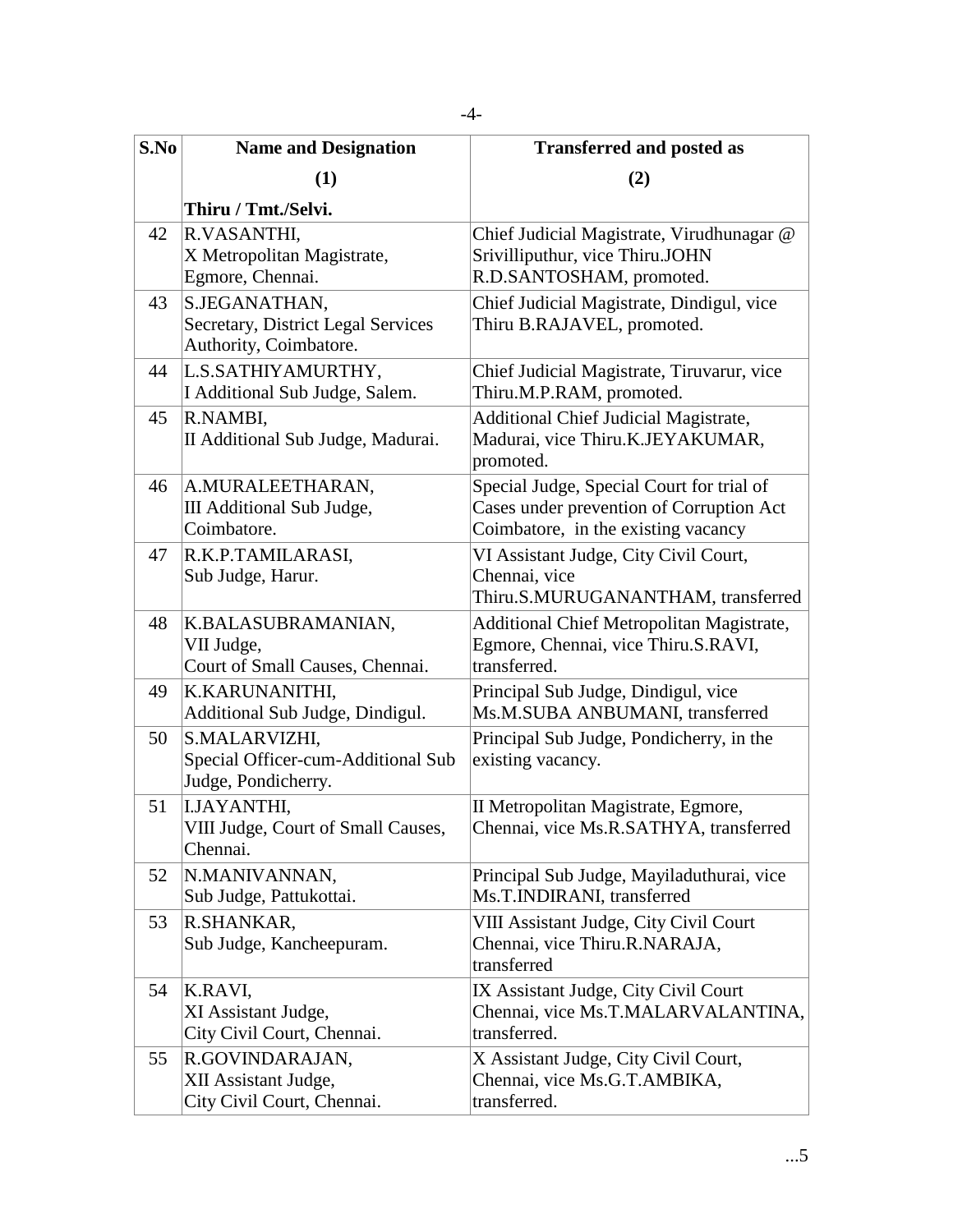| S.No | <b>Name and Designation</b>                                                                         | <b>Transferred and posted as</b>                                                                                                                                                           |
|------|-----------------------------------------------------------------------------------------------------|--------------------------------------------------------------------------------------------------------------------------------------------------------------------------------------------|
|      | (1)                                                                                                 | (2)                                                                                                                                                                                        |
|      | Thiru / Tmt./Selvi.                                                                                 |                                                                                                                                                                                            |
| 56   | N.SHANTHI,<br>to deal with MCOP Cases,<br>Thanjavur.                                                | Special Judge, Special Court for trial of<br>Special Sub Judge, Special Sub Court cases under prevention of Corruption Act,<br>Tiruchirappalli, vice<br>Thiru. V.PADMANABHAN, transferred. |
| 57   | T.H.MOHAMMED FAROOQ,<br>IV Metropolitan Magistrate,<br>Saidapet, Chennai.                           | III Metropolitan Magistrate, George Town,<br>Chennai, vice Ms.J.SHANTHI, transferred.                                                                                                      |
| 58   | K.GANESAN,<br>XIII Assistant Judge,<br>City Civil Court, Chennai.                                   | XI Assistant Judge, City Civil Court,<br>Chennai, vice Thiru K.RAVI, transferred.                                                                                                          |
| 59   | S.MALARMANNAN,<br>Sub Judge, Ambasamudram.                                                          | Principal Sub Judge, Coimbatore, vice<br>Ms.G.KALAVATHI, promoted                                                                                                                          |
| 60   | DANIEL HARIDOSS,<br>XIV Assistant Judge,<br>City Civil Court, Chennai.                              | XII Assistant Judge, City Civil Court<br>Chennai, vice Thiru.R.GOVINDARAJAN,<br>transferred                                                                                                |
| 61   | P.SURESH KUMAR,<br>III Additional Sub Judge, Madurai.                                               | Principal Sub Judge, Madurai, vice<br>Thiru.P.SARAVANAN, transferred                                                                                                                       |
| 62   | C.VIJAYAKUMAR,<br>I Additional Sub Judge,<br>Tiruchirappalli.                                       | Principal Sub Judge, Tiruchirappalli, vice<br>Thiru.S.BASKARAN, transferred                                                                                                                |
| 63   | G.VIJAYARANI,<br>Sub Judge, Sivakasi.                                                               | Additional Sub Judge, Chengalpattu, vice<br>Ms.A.SHANTHI, transferred                                                                                                                      |
| 64   | N.RAMAKRISHNAN,<br>Special Sub Judge - II, Special Sub<br>Court to deal with MCOP Cases,<br>Salem.  | Special Sub Judge – I, Special Sub Court to<br>deal with MCOP Cases, Salem, vice<br>Thiru.M.DEKSHINAMOORTHY,<br>transferred                                                                |
| 65   | R.RAJKUMAR,<br>Special Judge No.II (LAOP),<br>Jayamkondam                                           | On deputation, posted as Secretary, District<br>Legal Services Authority,<br>Vellore, in the existing vacancy                                                                              |
| 66   | K.KAYATHRI,<br>Sub Judge, Uthamapalayam.                                                            | Principal Sub Judge, Tindivanam, vice<br>Thiru.S.DEVANATHAN, transferred.                                                                                                                  |
| 67   | A.GEETHA,<br>III Additional Sub Judge,<br>Tiruchirappalli.                                          | I Additional Sub Judge, Tiruchirappalli,<br>vice Thiru.C.VIJAYAKUMAR, transferred.                                                                                                         |
| 68   | M.EZHILARASI,<br>Special Sub Judge-II, Special Sub<br>Court to deal with MCOP cases,<br>Villupuram. | Special Sub Judge-I, Special Sub Court to<br>deal with MCOP cases, Villupuram, in the<br>existing vacancy.                                                                                 |
| 69   | S.JEYASINGH,<br>Additional Sub Judge,<br>Tirunelveli.                                               | Special Judge, Special Court for trial of<br>cases under Prevention of Corruption Act,<br>Tirunelveli, in the existing vacancy                                                             |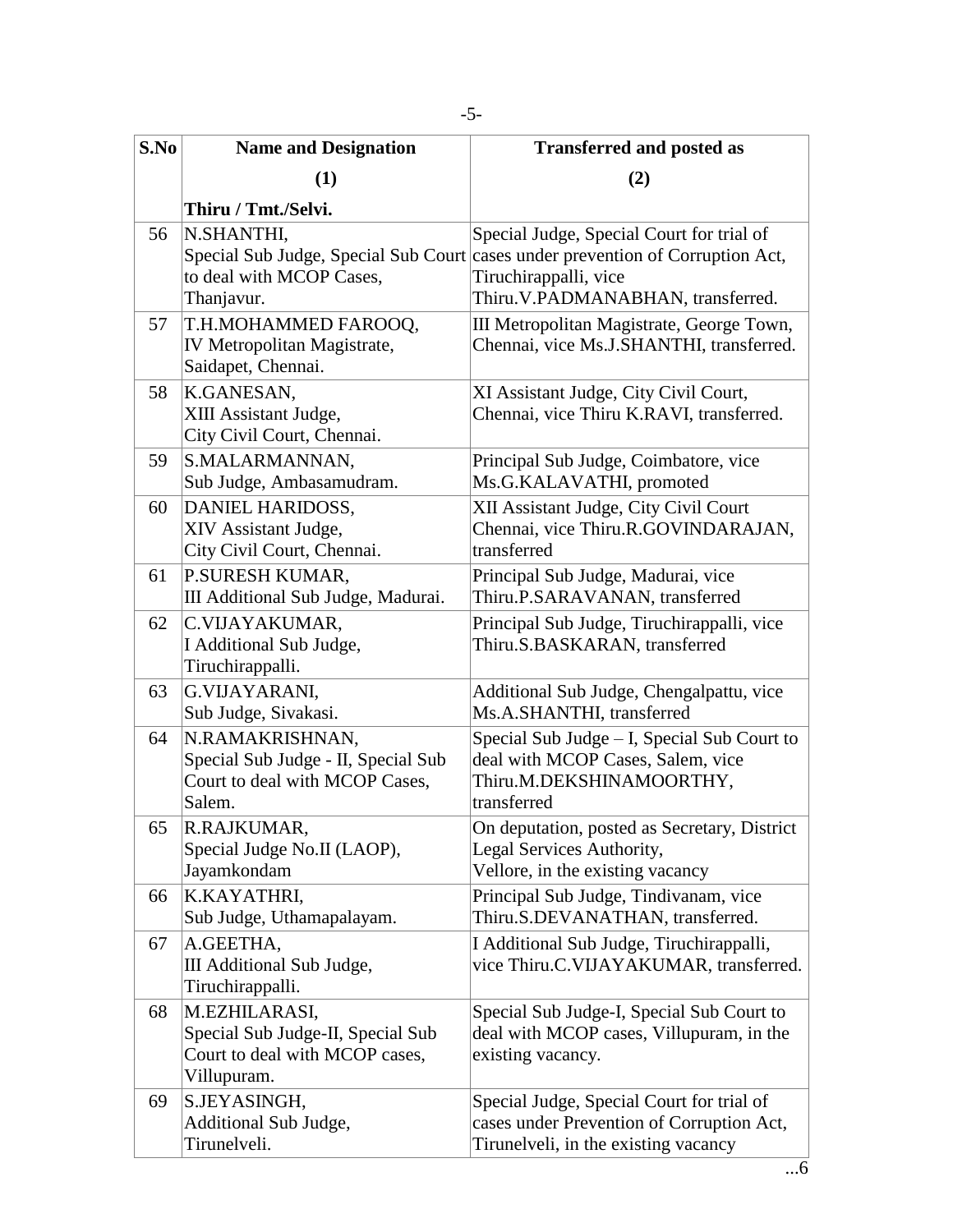| S.No | <b>Name and Designation</b>                                                                                     | <b>Transferred and posted as</b>                                                                                                                     |
|------|-----------------------------------------------------------------------------------------------------------------|------------------------------------------------------------------------------------------------------------------------------------------------------|
|      | (1)                                                                                                             | (2)                                                                                                                                                  |
|      | Thiru / Tmt./Selvi.                                                                                             |                                                                                                                                                      |
| 70   | L.ABRAHAM LINCOLN,<br>XI Metropolitan Magistrate,<br>Saidapet, Chennai.                                         | IV Metropolitan Magistrate, Saidapet,<br>Chennai, vice Thiru.T.H.MOHAMMED<br>FAROOQ, transferred.                                                    |
| 71   | K.VANITHA,<br>IV Additional Sub Judge, Madurai.                                                                 | Special Judge, Special Court for Trial of<br>Cases under Prevention of Corruption Act,<br>Madurai, vice<br>Thiru.K.R.MATHURASEKARAN,<br>transferred. |
| 72   | K.S.JAYAMANGALAM,<br>XV Assistant Judge,<br>City Civil Court, Chennai                                           | XIII Assistant Judge, City Civil Court<br>Chennai, vice Thiru. K.GANESAN,<br>transferred.                                                            |
| 73   | G.SANTHI,<br>XVI Assistant Judge,<br>City Civil Court, Chennai.                                                 | XIV Assistant Judge, City Civil Court<br>Chennai, vice Thiru.DANIEL HARIDOSS,<br>transferred.                                                        |
| 74   | S.ABDUL MALIK,<br>XVII Assistant Judge,<br>City Civil Court, Chennai.                                           | XV Assistant Judge, City Civil Court<br>Chennai, vice Ms.K.S.JAYAMANGALAM,<br>transferred.                                                           |
| 75   | M.THANDAVAN,<br>Special Sub Judge, Special Sub Judge existing vacancy<br>to deal with MCOP cases,<br>Cuddalore. | Principal Sub Judge, Cuddalore, in the                                                                                                               |
| 76   | M.CHANDRAN,<br>Sub Judge, Ramanathapuram.                                                                       | I Additional Sub Judge, Madurai, vice<br>Thiru.P.CHENTHOORPANDI,<br>transferred                                                                      |
| 77   | KANCHANA.S,<br>XVIII Assistant Judge,<br>City Civil Court, Chennai.                                             | Special Judge, Special Court for trial of<br>cases under prevention of Corruption Act,<br>Chennai vice Ms. IRUSAN<br>POONGUZHALI, promoted           |
| 78   | P.SWAMINATHAN,<br>Sub Judge, Sivagangai.                                                                        | Special Judge, Special Court for trial of<br>cases under Prevention of Corruption Act<br>Sivagangai, vice Ms.M.ANBUSELVI,<br>transferred.            |
| 79   | M.K.RAFI,<br>Sub Judge, Tiruvarur.                                                                              | II Additional Sub Judge, Tiruchirappalli,<br>vice Thiru.A.K.MEHBUB ALIKHAN,<br>transferred.                                                          |
| 80   | AMBIKA.G.T,<br>X Assistant Judge,<br>City Civil Court, Chennai.                                                 | VII Assistant Judge, City Civil Court<br>Chennai, vice Thiru.S.ELANGOVAN,<br>transferred                                                             |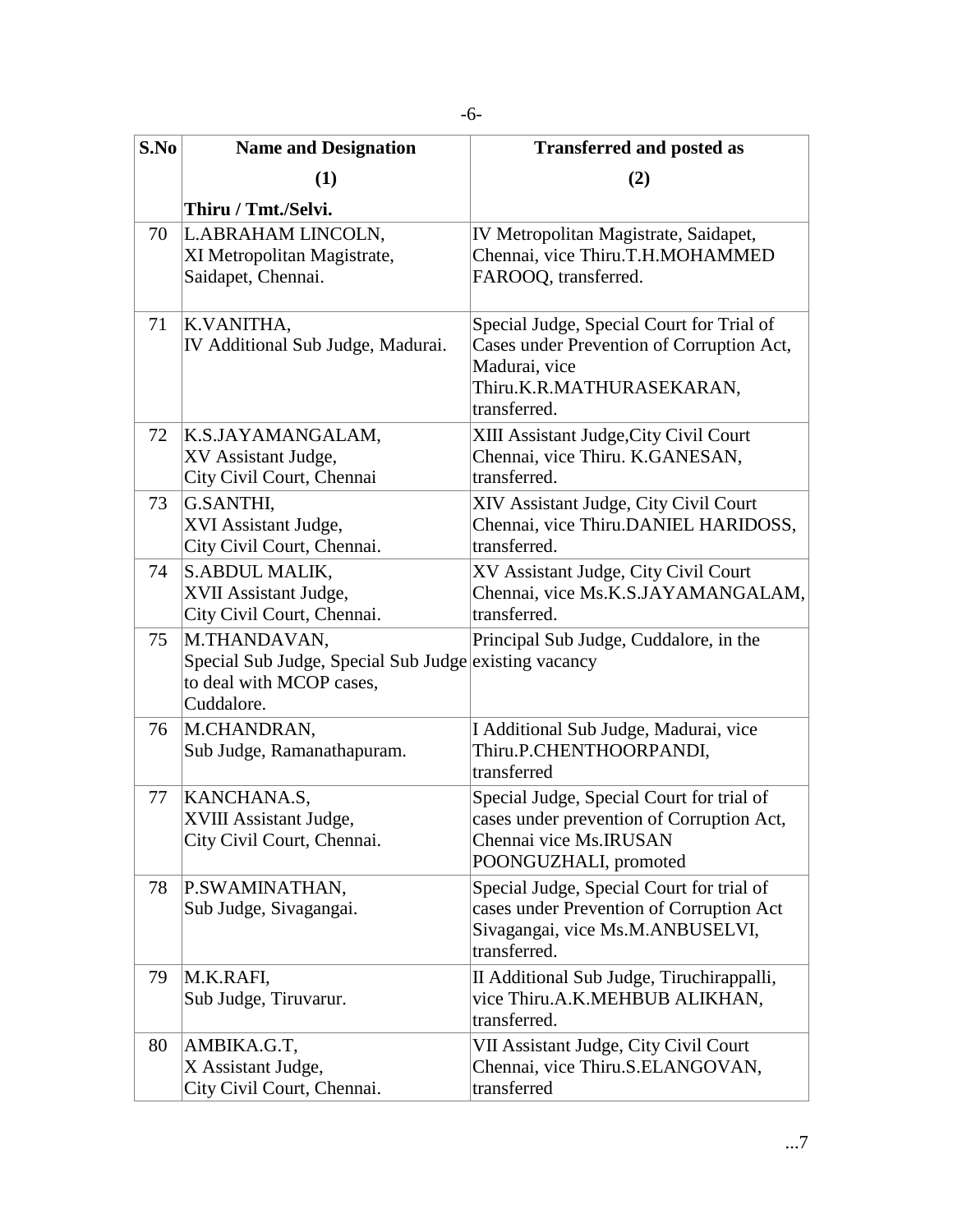### **I (b)**

The Hon'ble The Chief Justice is pleased to make the following appointment in the Madras High Court :

Thiru S.Elangovan, Senior Civil Judge, now functioning as VII Assistant Judge, City Civil Court, Chennai is transferred and posted on other duty as Master, High Court, Madras vice Thiru S.Natarajan, promoted.

# **II (a)**

The Civil Judges mentioned in Column (1) below are promoted to the cadre of Senior Civil Judge and on promotion as Senior Civil Judge, they are posted to the posts mentioned against their names in Column (2) below :

| S.No           | <b>Name and Designation</b>                                            | On promotion, as Senior Civil Judge,<br>posted as |
|----------------|------------------------------------------------------------------------|---------------------------------------------------|
|                | (1)                                                                    |                                                   |
|                | Thiru / Tmt./Selvi.                                                    | (2)                                               |
| $\mathbf{1}$   | <b>U.MONICA,</b>                                                       | <b>I</b> Additional Sub Judge                     |
|                | Judicial Magistrate No.I,                                              | Villupuram, in the existing vacancy               |
|                | Kancheepuram.                                                          |                                                   |
| $\overline{2}$ | ALAGESAN.N,                                                            | Additional Sub Judge, Tiruppur, vice              |
|                | Principal District Munsif, Coimbatore.                                 | Thiru.K.JEYARAJ, transferred                      |
| $\overline{3}$ | S.GANAPATHISAMY,                                                       | Sub Judge, Ramanathapuram, vice                   |
|                | District Munsif-cum-Judicial Magistrate, Thiru.M.CHANDRAN, transferred |                                                   |
|                | Kamudhi.                                                               |                                                   |
| $\overline{4}$ | T.PANNEERSELVAM,                                                       | On deputation, posted as Secretary,               |
|                | Judicial Magistrate No.I, Mannargudi.                                  | <b>District Legal Services Authority</b>          |
|                |                                                                        | Madurai, in the existing vacancy                  |
| 5              | A.P.LATHA,                                                             | I Additional Sub Judge, Coimbatore, in            |
|                | Judicial Magistrate No.II, Kulithalai.                                 | the existing vacancy                              |
| 6              | S.RAVISHANKER,                                                         | II Additional Sub Judge, Erode, in the            |
|                | District Munsif, Coonoor.                                              | existing vacancy.                                 |
| $\overline{7}$ | G.SARASWATHI,                                                          | Additional Sub Judge, Tindivanam, in              |
|                | Judicial Magistrate No. I, Nagapattinam.                               | the existing vacancy.                             |
| 8              | ROSLYN DURAI,                                                          | Sub Judge, Vaniyambadi, in the existing           |
|                | District Munsif, Tiruttani.                                            | vacancy.                                          |
| 9              | G.M.VASANTHI,                                                          | XVI Assistant Judge, City Civil Court             |
|                | District Munsif, Perambalur.                                           | Chennai, vice Ms.G.SANTHI, transferred            |
| 10             | K.VIJAYA.                                                              | XVII Assistant Judge, City Civil Court            |
|                | Judicial Magistrate No.I,                                              | Chennai, vice Thiru.S.ABDUL MALIK,                |
|                | Tiruvannamalai                                                         | transferred.                                      |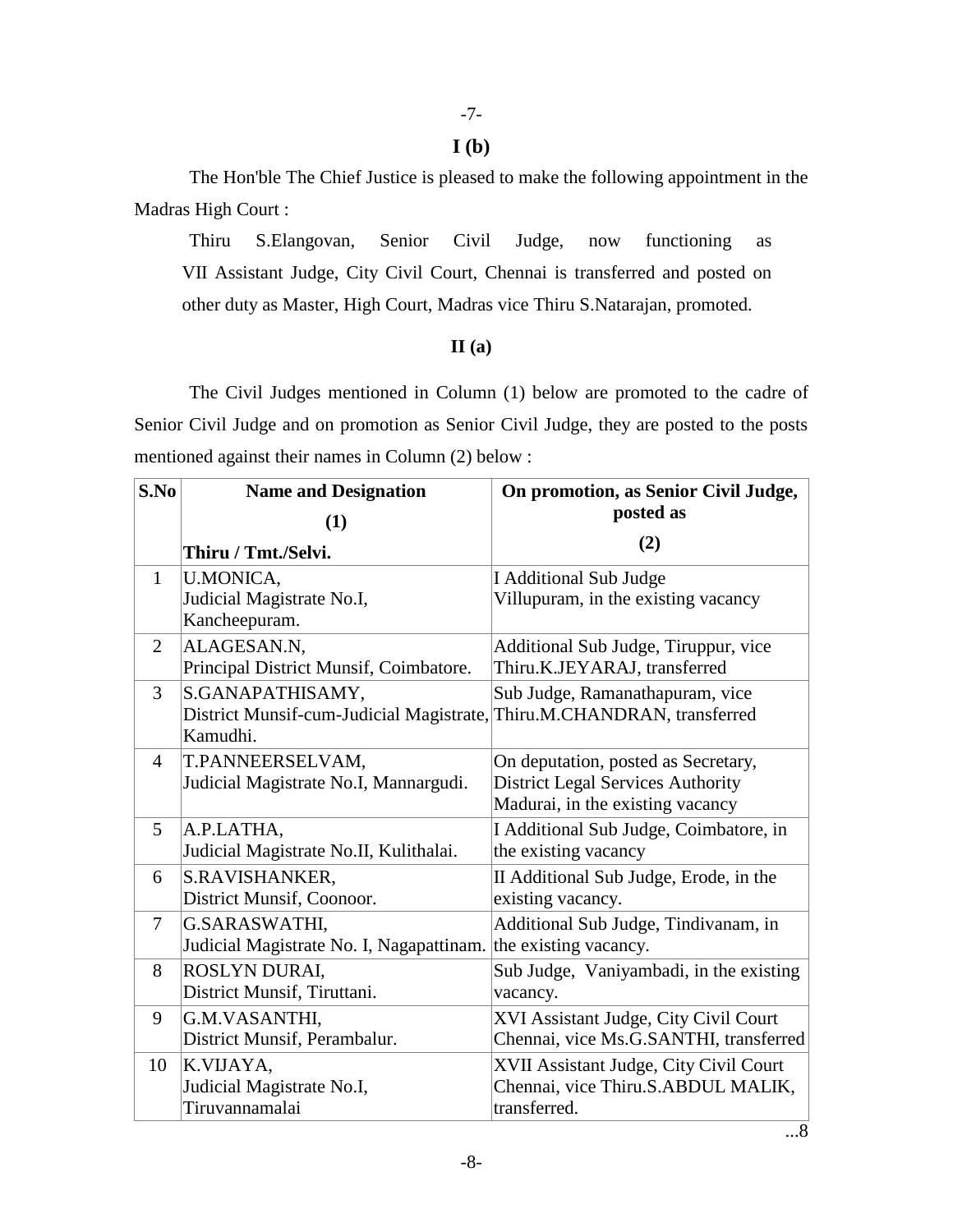| S.No | <b>Name and Designation</b>                                                                                                  | On promotion, as Senior Civil Judge,                                                                                                            |
|------|------------------------------------------------------------------------------------------------------------------------------|-------------------------------------------------------------------------------------------------------------------------------------------------|
|      | (1)                                                                                                                          | posted as                                                                                                                                       |
|      | Thiru / Tmt./Selvi.                                                                                                          | (2)                                                                                                                                             |
| 11   | T.V.HEMANANDAKUMAR,<br>Judicial Magistrate No. VII, Coimbatore.                                                              | Principal Sub Judge, Tirunelveli, vice<br>Thiru T.V.ANILKUMAR,<br>transferred.                                                                  |
| 12   | J.VENKATESAN,<br>District Munsif, Uthamapalayam.                                                                             | Sub Judge, Paramakudi, in the existing<br>vacancy                                                                                               |
| 13   | A.PACKIA JOTHI,<br>District Munsif-cum-Judicial Magistrate, Thiru.R.SHANKAR, transferred<br>Vanur.                           | Sub Judge, Kancheepuram, vice                                                                                                                   |
| 14   | A.M.RAVI,<br>District Munsif, Avinashi.                                                                                      | Sub Judge, Tiruchengode, vice<br>Thiru.P.KARUNANIDHI,<br>transferred                                                                            |
| 15   | G.SUNDARARAJAN,<br>Judicial Magistrate No.II, Mannargudi.                                                                    | Additional Sub Judge, Thanjavur, in the<br>existing vacancy                                                                                     |
| 16   | R.NANDHINI DEVI,<br>Principal District Munsif,<br>Tiruchirappalli.                                                           | I Additional Sub Judge, Salem vice<br>Thiru.L.S.SATHIYAMURTHY,<br>transferred.                                                                  |
| 17   | V.DAMODARAN,<br>District Munsif-cum-Judicial Magistrate, Thiru P.ASOKAN, transferred.<br>Uthankarai.                         | Principal Sub Judge, Krishnagiri vice                                                                                                           |
| 18   | V.S.KUMARESAN,<br>District Munsif, Sivagangai.                                                                               | Sub Judge, Theni, vice<br>Thiru.S.CHELLAPANDIAN, transferred                                                                                    |
| 19   | G.MUTHUKUMARAN,<br>District Munsif-cum-Judicial Magistrate, Thiru.R.NAMBI, transferred.<br>Tiruppathur, Sivagangai District. | II Additional Sub Judge, Madurai, vice                                                                                                          |
| 20   | M.A.KABEER,<br>XX Metropolitan Magistrate,<br>Egmore, Chennai.                                                               | Special Sub Judge-I, Special Sub Court<br>to deal with MCOP Cases, Chennai, in<br>the existing vacancy (Till Annual<br>General Transfer, 2016). |
| 21   | A.K.BABULAL,<br>Judicial Magistrate, Oddanchatram.                                                                           | Special Sub Judge, Special Sub Court to<br>deal with MCOP cases, Dindigul, in the<br>existing vacancy                                           |
| 22   | E.RAJENDRAKANNAN,<br>VIII Metropolitan Magistrate,<br>George Town, Chennai.                                                  | Sub Judge, Sankari, vice<br>Thiru.P.ELANGO, transferred.                                                                                        |
| 23   | G.SRIRAMAJEYAM,<br>Judicial Magistrate, Dharapuram.                                                                          | Sub Judge, Sankarankovil vice<br>Thiru.M.KHAMAR BASHA,<br>transferred.                                                                          |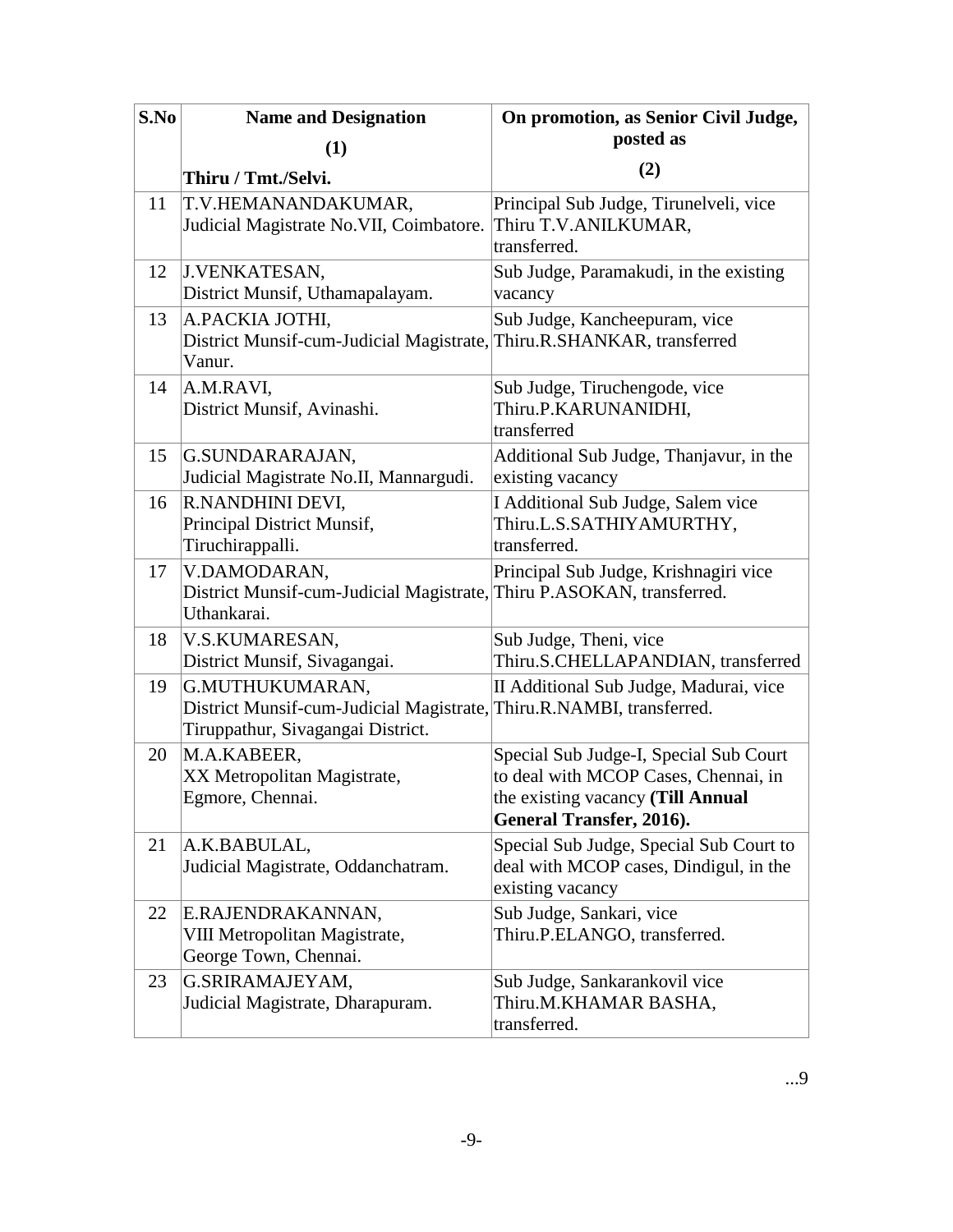| S.No | <b>Name and Designation</b>                                                                         | On promotion, as Senior Civil Judge,                                                                           |
|------|-----------------------------------------------------------------------------------------------------|----------------------------------------------------------------------------------------------------------------|
|      | (1)                                                                                                 | posted as                                                                                                      |
|      | Thiru / Tmt./Selvi.                                                                                 | (2)                                                                                                            |
| 24   | K.AMUDHA,<br>Judicial Magistrate (Mobile Court),<br>Kancheepuram.                                   | Special Sub Judge, Special Sub Court to<br>deal with LAOP Cases, Arakkonam, in<br>the existing vacancy.        |
| 25   | T.MUNUSAMY,<br>Principal District Munsif, Namakkal.                                                 | Additional Sub Judge, Tiruvannamalai,<br>in the existing vacancy.                                              |
| 26   | R.ARULMOZHISELVI,<br>Judicial Magistrate, Fast Track Court at<br>Magisterial Level - I, Coimbatore. | II Additional Sub Judge, Salem, in the<br>existing vacancy.                                                    |
| 27   | A.THIRUVENKATA SEENIVASAN,<br>District Munsif, Theni.                                               | Additional Sub Judge, Tenkasi, in the<br>existing vacancy.                                                     |
| 28   | E.BAKTHAVACHALU,<br>X Judge,<br>Court of Small Causes, Chennai.                                     | Special Sub Judge, Special Sub Court to<br>deal with MCOP Cases, Tiruvannamalai,<br>in the existing vacancy    |
| 29   | N.S.SRIVATHSAN,<br>Principal District Munsif, Pondicherry.                                          | Additional Sub Judge, Pondicherry, vice<br>Ms.D.LEELAVATHI, transferred.                                       |
| 30   | V.ANURADHA,<br>Judicial Magistrate, Coonoor.                                                        | Sub Judge, Gobichettipalayam, vice<br>Ms.J.P.JAYNTHI, transferred.                                             |
| 31   | S.UMA MAHESWARI,<br>Judicial Magistrate No.II,<br>Kancheepuram                                      | IV Judge, Court of Small Causes,<br>Chennai, vice Ms.R.SUJATHA,<br>promoted.                                   |
| 32   | G.SARAN,<br>Principal District Munsif, Madurai.                                                     | Special Judge No.I (LAOP Cases),<br>Jayamkondam, vice<br>Thiru.PA.U.CHEMMAL, promoted                          |
| 33   | K.N.NAGALAKSHMI DEVI,<br>Judicial Magistrate, Nilakottai.                                           | Sub Judge, Attur vice<br>Ms.S.MALARMATHY, transferred                                                          |
| 34   | A.MALARVIZHI,<br>District Munsif, Pudukkottai.                                                      | Special Sub Judge, Special Sub Court to<br>deal with MCOP Cases, Thanjavur, vice<br>Ms.N.SHANTHI, transferred. |
| 35   | K.ARUNACHALAM,<br>Judicial Magistrate, Rajapalayam.                                                 | Sub Judge, Padmanabhapuram, in the<br>existing vacancy.                                                        |
| 36   | D.SIVAKUMAR,<br>Judicial Magistrate, Ambattur.                                                      | VI Judge, Court of Small Causes,<br>Chennai, vice<br>Thiru.M.JEEVANANDAM, transferred.                         |
| 37   | S.HEMA,<br>Principal District Munsif, Valliyoor.                                                    | Sub Judge, Sivakasi, vice<br>Ms.G.VIJAYARANI, transferred.                                                     |
| 38   | S.EZHIL VELAVAN,<br>Judicial Magistrate No.I, Pondicherry.                                          | Special Officer-cum-Additional Sub<br>Judge, Pondicherry, vice<br>Ms.S.MALARVIZHI, transferred.                |
| 39   | G.KULASEKARAN,<br>Principal District Munsif,<br>Tiruvannamalai                                      | Special Sub Judge, Special Sub Court to<br>deal with MCOP cases, Erode, in the<br>existing vacancy.            |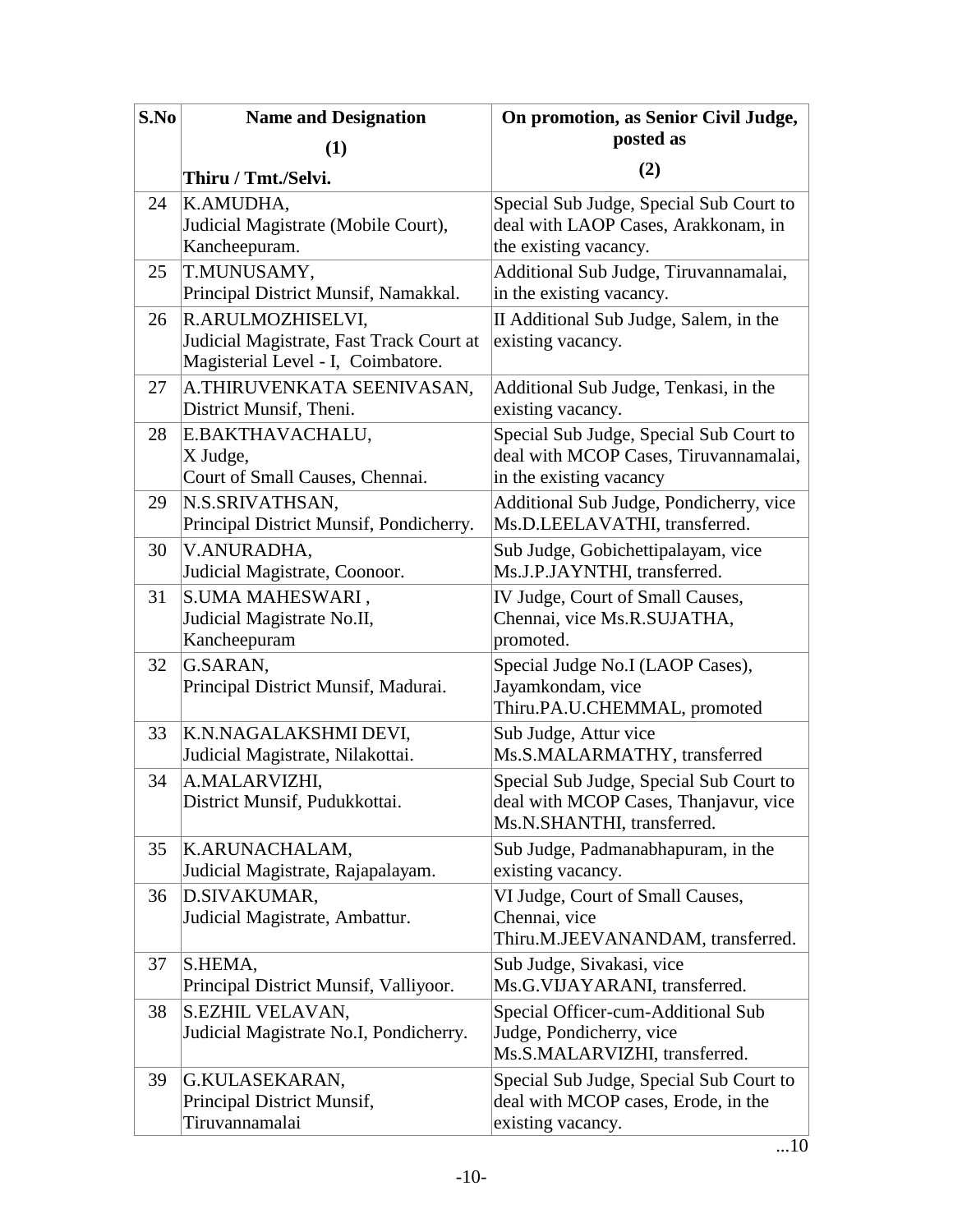| S.No | <b>Name and Designation</b>                                                                                  | On promotion, as Senior Civil Judge,<br>posted as                                                                   |
|------|--------------------------------------------------------------------------------------------------------------|---------------------------------------------------------------------------------------------------------------------|
|      | (1)                                                                                                          |                                                                                                                     |
|      | Thiru / Tmt./Selvi.                                                                                          | (2)                                                                                                                 |
| 40   | S.GIRI,<br>V Metropolitan Magistrate,<br>Egmore, Chennai.                                                    | Sub Judge, Arani, vice<br>Thiru.S.GANESAN, transferred                                                              |
| 41   | N.UMA RANI,<br>Principal District Munsif, Dindigul.                                                          | II Additional Sub Judge, Coimbatore, in<br>the existing vacancy                                                     |
| 42   | S.PRABHA CHANDRAN,<br>District Munsif cum Judicial Magistrate                                                | Sub Judge, Rasipuram, vice<br>Thiru.K.SEETHARAMAN, promoted.                                                        |
|      | Perundurai.                                                                                                  |                                                                                                                     |
| 43   | P.VIDHYA,<br>Judicial Magistrate, Alandur.                                                                   | Sub Judge, Poonamallee, vice<br>Ms.V.THENMOZHE, transferred.                                                        |
| 44   | S.MUTHUKUMARAVEL,<br>District Munsif, Tirumangalam.                                                          | Special Sub Judge-II, Special Sub Court<br>to deal with MCOP Cases, Chennai, vice<br>Thiru.J.CHANDRAN, transferred. |
| 45   | S.KIRUBAHARAN MATHURAM,<br>Judicial Magistrate, Alangudi.                                                    | Sub Judge, Devakottai, in the existing<br>vacancy.                                                                  |
| 46   | P.THANGAVEL,<br>Principal District Munsif, Nagercoil.                                                        | Sub Judge, Sivagangai, vice<br>Thiru.P.SWAMINATHAN, transferred.                                                    |
| 47   | V.ANANTHAN,<br>District Munsif, Musiri.                                                                      | Additional Sub Judge, Mayiladuthurai,<br>vice, Thiru.S.PAKKIRISAMY,<br>transferred.                                 |
| 48   | K.R.JOTHI,<br>Judicial Magistrate, Fast Track Court at<br>Magisterial Level, Dharmapuri.                     | Sub Judge, Harur, vice<br>Ms.R.K.P.TAMILARASI, transferred.                                                         |
| 49   | S.MADHAVARAMANUJAM,<br>District Munsif cum Judicial Magistrate,<br>Shenkottah.                               | Sub Judge, Pattukottai, vice<br>Thiru.N.MANIVANNAN, transferred.                                                    |
| 50   | S.PADMA,<br>Principal District Munsif-cum-Judicial<br>Magistrate No.I, Srivilliputhur.                       | Sub Judge, Kuzhithurai, in the existing<br>vacancy.                                                                 |
| 51   | G.VIJAYAKUMAR,<br>Judicial Magistrate, Palani.                                                               | Sub Judge, Periyakulam, in the existing<br>vacancy.                                                                 |
| 52   | UTHAMARAJ.S,<br>District Munsif-cum-Judicial Magistrate, to Deal with MCOP cases, Villupuram,<br>Thittakudi. | Special Sub Judge-II, Special Sub Court<br>vice Ms.M.EZHILARASI, transferred.                                       |
| 53   | V.RAVICHANDRAN,<br>District Munsif-cum-Judicial Magistrate<br>No.I, Hosur.                                   | On deputation, posted as Secretary,<br>District Legal Services Authority,<br>Salem, vice Thiru.K.MANI, transferred  |
| 54   | R.NANTHINI,<br>Principal District Munsif, Tiruchengode                                                       | XVIII Assistant Judge, City Civil Court<br>Chennai, vice Ms.S.KANCHANA,<br>transferred.                             |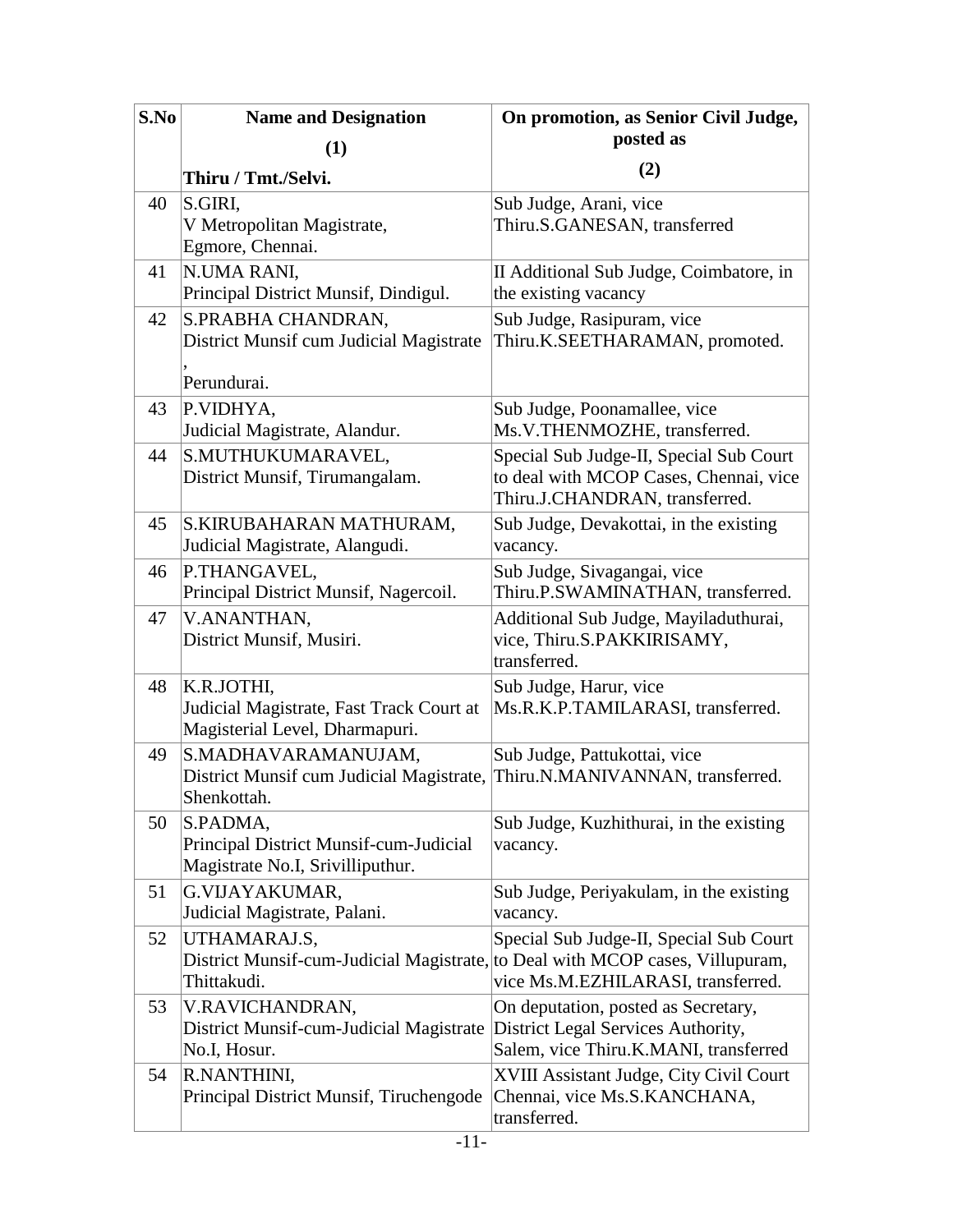| S.No | <b>Name and Designation</b>                                                                                       | On promotion, as Senior Civil Judge,                                                                                             |
|------|-------------------------------------------------------------------------------------------------------------------|----------------------------------------------------------------------------------------------------------------------------------|
|      | (1)                                                                                                               | posted as                                                                                                                        |
|      | Thiru / Tmt./Selvi.                                                                                               | (2)                                                                                                                              |
| 55   | THOTHIRAMARY.R,<br>Judicial Magistrate, Thuraiyur.                                                                | Sub Judge, Uthamapalayam, vice<br>Ms.K.KAYATHRI, transferred.                                                                    |
| 56   | T.P.VADIVELU,<br>Thirumayam.                                                                                      | Sub Judge, Ambasamudram, vice,<br>District Munsif-cum-Judicial Magistrate, Thiru.S.MALARMANNAN, transferred.                     |
| 57   | D.BALU,<br>District Munsif-cum-Judicial Magistrate, to deal with MCOP Cases, Salem, vice<br>Paramathy.            | Special Sub Judge - II, Special Sub Court<br>Thiru.N.RAMAKRISHNAN, transferred                                                   |
| 58   | A.DEEPA,<br>Judicial Magistrate No.IV, Coimbatore.                                                                | Additional Sub Judge, Dindigul, vice<br>Thiru.K.KARUNANITHI, transferred.                                                        |
| 59   | K.DHAYANITHI,<br><b>I Additional District Munsif,</b><br>Coimbatore.                                              | Sub Judge, Gudiyatham, in the existing<br>vacancy                                                                                |
| 60   | S.SYED BARKATHULLAH,<br>District Munsif, Tiruppur.                                                                | Sub Judge, Gingee, in the existing<br>vacancy.                                                                                   |
| 61   | THIRUMAGAL,<br>Principal District Munsif, Tirunelveli.                                                            | I Additional Sub Judge, Nagercoil, in the<br>existing vacancy.                                                                   |
| 62   | V.JOHN MINO,<br>Additional District Munsif, Dindigul.                                                             | On deputation, posted as Secretary,<br>District Legal Services Authority,<br>Coimbatore, vice<br>Thiru.S.JEGANATHAN, transferred |
| 63   | T.JAYASHREE,<br>XXIII Metropolitan Magistrate,<br>Saidapet, Chennai.                                              | Sub Judge, Tambaram, vice<br>Thiru.M.ELANGOVAN, transferred.                                                                     |
| 64   | S.JOHN SUNDARLAL SURESH,<br>Principal District cum Judicial<br>Magistrate, Lalgudi.                               | Additional Sub Judge, Kumbakonam, in<br>the existing vacancy.                                                                    |
| 65   | R.SUNDARIAH,<br>Judicial Magistrate No. IV, Tirunelveli.                                                          | Sub Judge, Mannargudi, vice<br>Thiru.P.VELMURUGAN, transferred.                                                                  |
| 66   | R.JOSEPH JOY,<br>Judicial Magistrate, Sivakasi.                                                                   | III Additional Sub Judge, Madurai, vice<br>Thiru.P.SURESHKUMAR, transferred.                                                     |
| 67   | P.REVATHY,<br>Judicial Magistrate No.II, Vellore.                                                                 | Sub Judge, Panruti, in the existing<br>vacancy                                                                                   |
| 68   | C.JAYASREE,<br>Judicial Magistrate, Sholinghur                                                                    | Additional Special Judge, Krishnagiri, in<br>the existing vacancy                                                                |
| 69   | UMAMAHESWARI.C,<br>Metropolitan Magistrate, Fast Track<br>Court at Magisterial Level - III,<br>Saidapet, Chennai. | On deputation, posted as Secretary,<br>District Legal Services Authority,<br>Thanjavur, in the existing vacancy.                 |

 $\overline{...12}$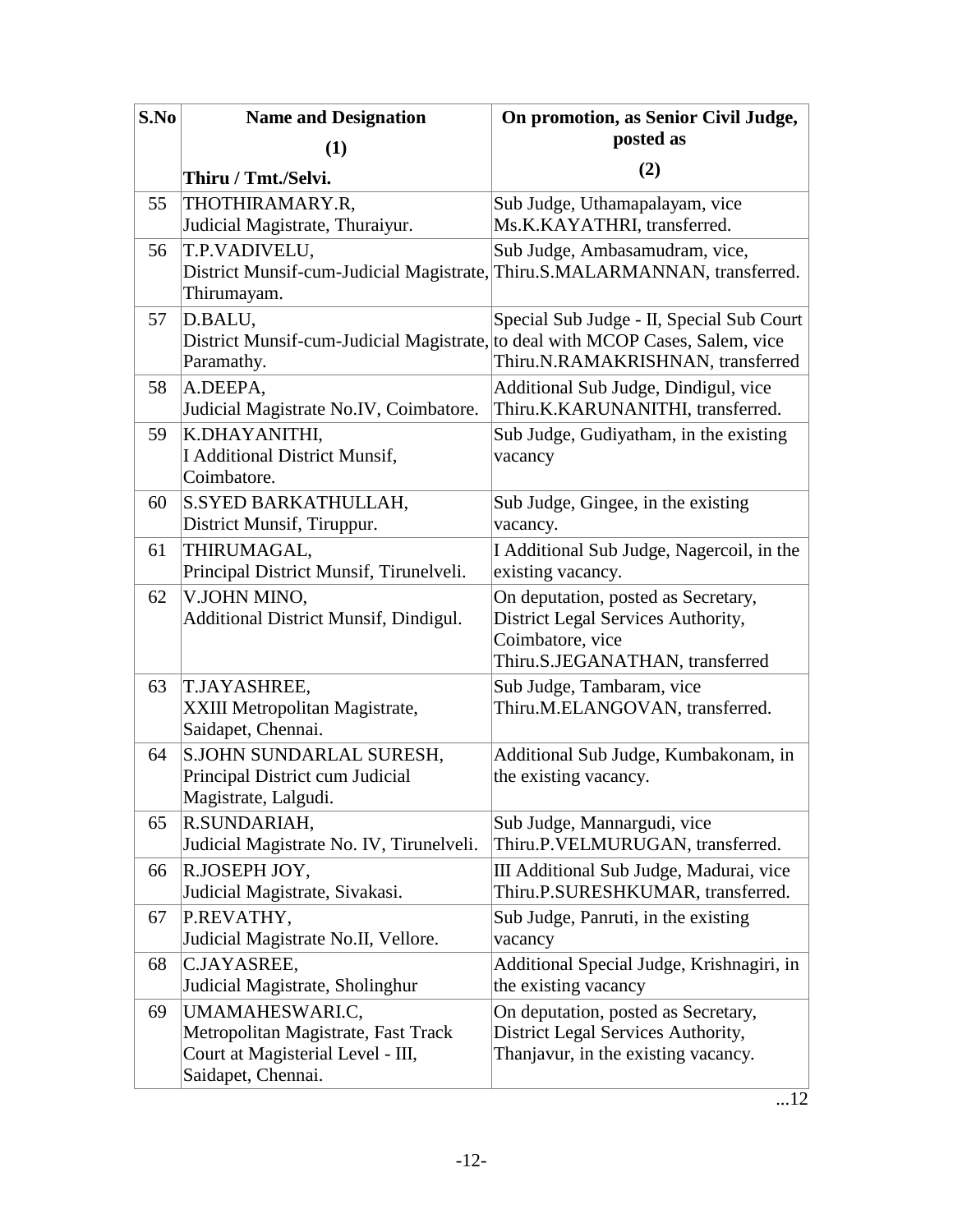| S.No | <b>Name and Designation</b>                                                                         | On promotion, as Senior Civil Judge,                                                                                |
|------|-----------------------------------------------------------------------------------------------------|---------------------------------------------------------------------------------------------------------------------|
|      | (1)                                                                                                 | posted as                                                                                                           |
|      | Thiru / Tmt./Selvi.                                                                                 | (2)                                                                                                                 |
| 70   | V.P.SUGANDHI,<br>Principal District Munsif,<br>Kancheepuram                                         | Sub Judge, Uthangarai, vice,<br>Ms.S.EZHIL, transferred.                                                            |
| 71   | A.K.K.RAJINI,<br>District Munsif, Nilakottai.                                                       | Additional Sub Judge, Tirunelveli, vice<br>Thiru.S.JEYASINGH, transferred.                                          |
| 72   | G.ANURADHA,<br><b>I Additional District Munsif,</b><br>Tirunelveli.                                 | Sub Judge, Tiruvarur, vice<br>Thiru.M.K.RAFI, transferred.                                                          |
| 73   | S.ROHINI,<br><b>I Additional District Munsif,</b><br>Tiruchirappalli.                               | II Additional Sub Judge, Villupuram, in<br>the existing vacancy.                                                    |
| 74   | C.KARTHIKA,<br>Judicial Magistrate No.III, Thanjavur.                                               | III Additional Sub Judge, Tiruchirappalli,<br>vice Ms.A.GEETHA, transferred                                         |
| 75   | S.MAGESWARI BANU REKHA,<br>District Munsif, Tiruvallur.                                             | X Metropolitan Magistrate, Egmore,<br>Chennai, vice Ms.R.VASANTHI,<br>transferred.                                  |
| 76   | M.PARAMESWARI,<br>Judicial Magistrate No.I, Sankari.                                                | I Additional Sub Judge, Cuddalore, vice<br>Ms.P.SELVA MUTHU KUMARI,<br>promoted.                                    |
| 77   | M.PUSHPARANI,<br>Judicial Magistrate, Pudukkottai.                                                  | Special Judge No.II, (LAOP),<br>Jayamkondam, vice<br>Thiru.R.RAJKUMAR, transferred                                  |
| 78   | K.R.LEELA,<br>Judicial Magistrate, Fast Track Court at<br>Magisterial Level, Thanjavur.             | Special Sub Judge, Special Sub Court to<br>deal with MCOP cases, Krishnagiri, in<br>the existing vacancy.           |
| 79   | R.VENKATASUBRAMANIAN,<br>District Munsif, Dharapuram.                                               | Special Sub Judge, Special Sub Court to<br>deal with MCOP cases, Coimbatore, vice<br>Ms.M.RAJALAKSHMI, transferred. |
| 80   | C.M.SARAVANAN,<br>District Munsif-cum-Judicial Magistrate, Ms.K.VANITHA, transferred.<br>Andipatti. | IV Additional Sub Judge, Madurai, vice                                                                              |
| 81   | N.SUNDARAM,<br>Judicial Magistrate, Fast Track Court at<br>Magistrate Level - I, Madurai.           | Additional Sub Judge Virudhachalam, in<br>the existing vacancy.                                                     |
| 82   | D.JEYAKUMARI JEMI RATHNA,<br>Judicial Magistrate, Padmanabhapuram.                                  | II Additional Sub Judge, Cuddalore, vice<br>Thiru.S.GUNASEKAR, transferred.                                         |
| 83   | P.SHANTHI,<br>Judicial Magistrate, Madurantagam.                                                    | IX Judge, Court of Small Causes,<br>Chennai, in the existing vacancy                                                |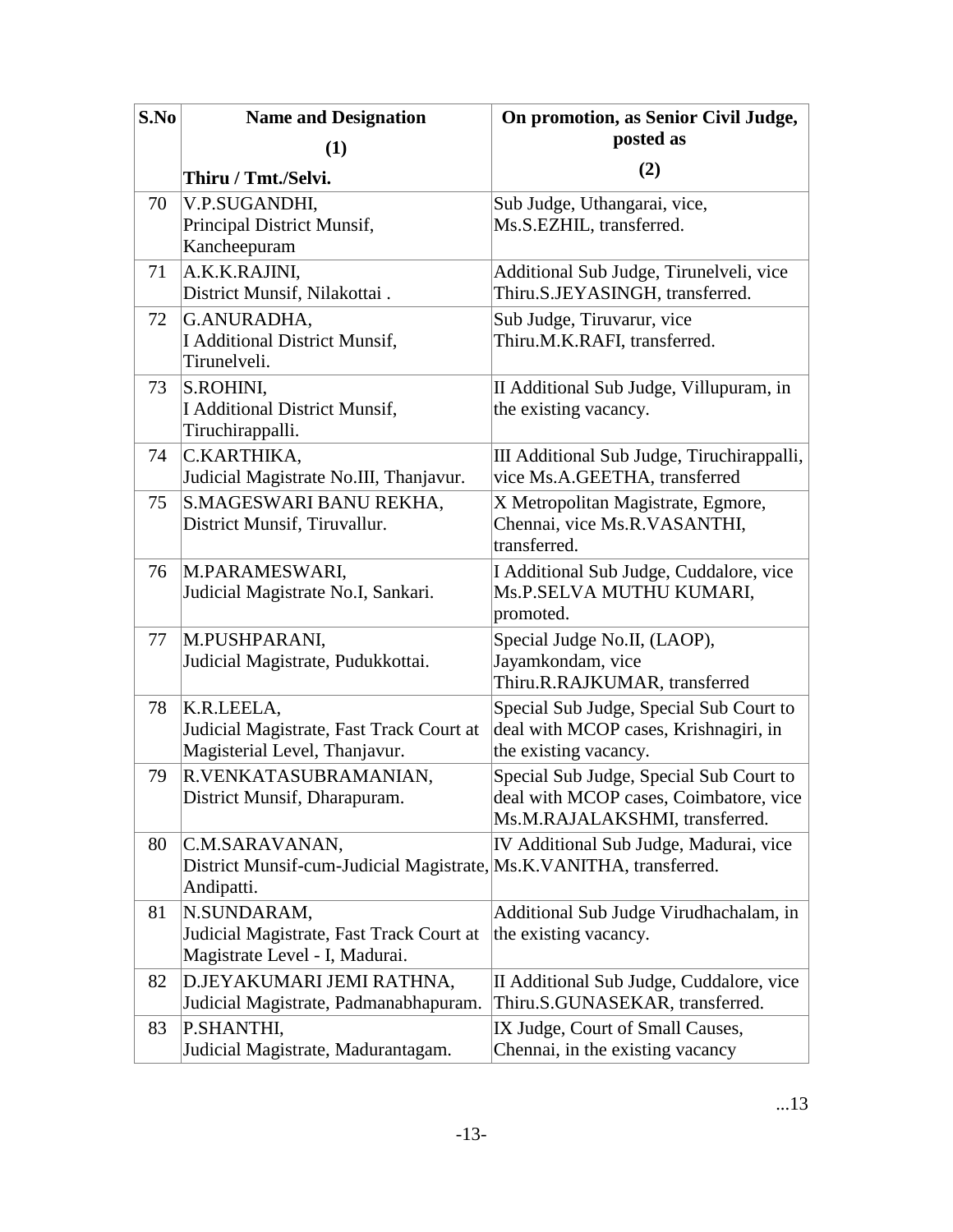| S.No | <b>Name and Designation</b>                | On promotion, as Senior Civil Judge,                                                                                |
|------|--------------------------------------------|---------------------------------------------------------------------------------------------------------------------|
|      |                                            | posted as                                                                                                           |
|      | Thiru / Tmt./Selvi.                        | (2)                                                                                                                 |
| 84   | P.GANESAN,<br>District Munsif, Udumalpet.  | Special Sub Judge, Special Sub Court to<br>deal with MCOP cases, Cuddalore, vice<br>Thiru.M.THANDAVAN, transferred. |
| 85   | N.PRABAKAR,<br>District Munsif, Thanjavur. | III Additional Sub Judge, Coimbatore,<br>vice Thiru A.MURALEETHARAN,<br>transferred.                                |

## **II (b)**

The Hon'ble The Chief Justice is pleased to make the following appointment in the Madras High Court :

Thiru A.Balakrishnan, Civil Judge, now functioning on other duty as Assistant Director, Tamil Nadu State Judicial Academy, Chennai, is promoted to the cadre of Senior Civil Judge and on promotion as Senior Civil Judge, he posted on other duty as Associate Editor, Tamil Law Journal, High Court, Madras in the existing vacancy.

### **III**

The Government in G.O.Ms.No.208, Home (Courts-I) Department, dated 03.03.2015 have issued orders upgrading 17 posts of Metropolitan Magistrates in Chennai City in the cadre of Civil Judge to the cadre of Senior Civil Judge.

The Civil Judges mentioned in Column (1) below are promoted to the cadre of Senior Civil Judge and on promotion as Senior Civil Judge, they are posted to the above said newly upgraded posts, mentioned against their names in Column (2) below :

| S.No | <b>Name and Designation</b>            | On promotion, as Senior Civil Judge,  |
|------|----------------------------------------|---------------------------------------|
|      |                                        | posted as                             |
|      | Thiru / Tmt./Selvi.                    | (2)                                   |
|      | A.PHILIP NICHOLAS ALEX,                | IX Metropolitan Magistrate, Saidapet, |
|      | Registrar,                             | Chennai, in the upgraded post.        |
|      | Court of Small Causes, Chennai.        | (Till Annual General Transfer, 2016)  |
|      | A.S.RAJA,                              | V Metropolitan Magistrate, Egmore,    |
|      | Principal District Munsif, Ulundurpet. | Chennai, in the upgraded post.        |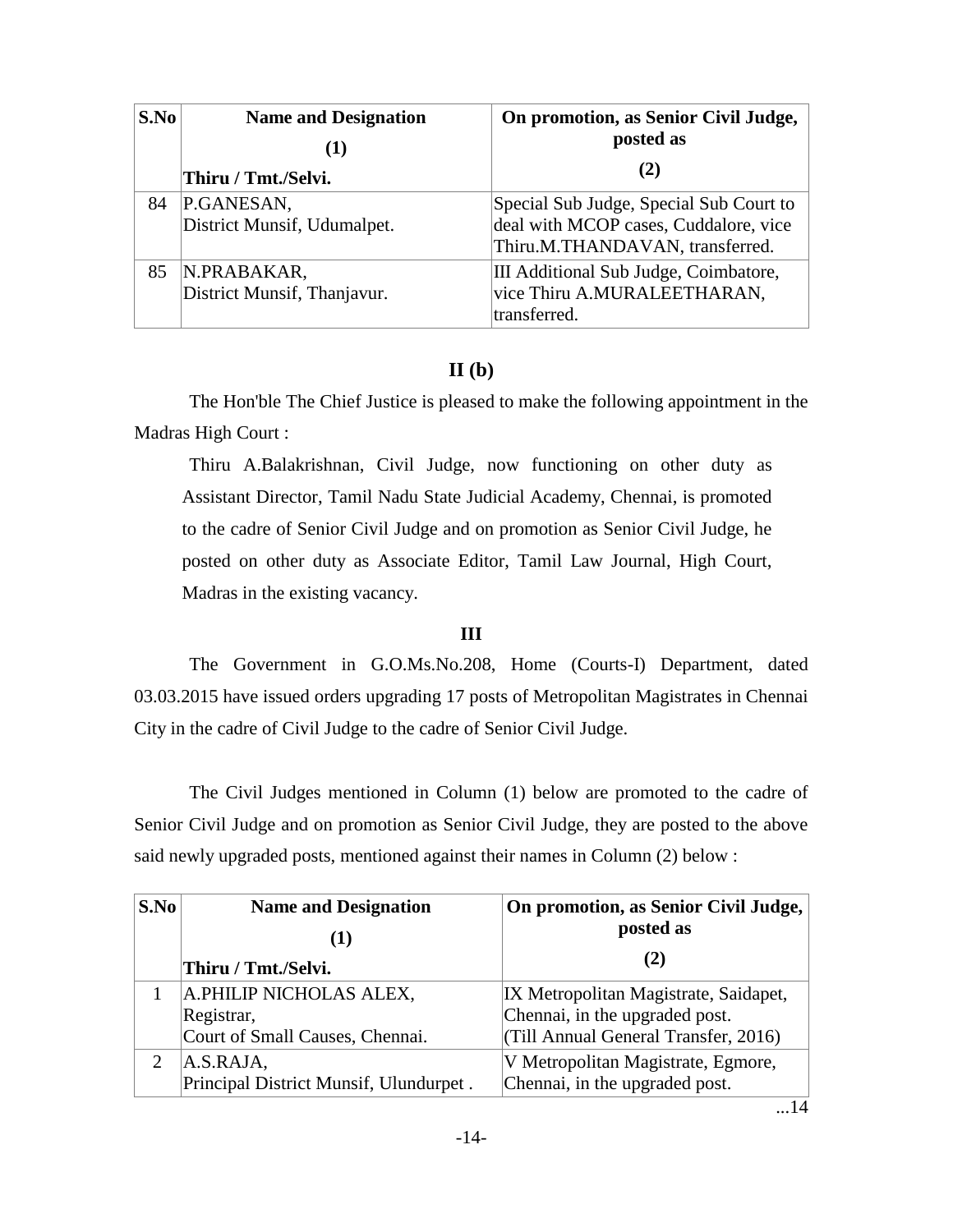| S.No | <b>Name and Designation</b>                                                                    | On promotion, as Senior Civil Judge,                                                                            |
|------|------------------------------------------------------------------------------------------------|-----------------------------------------------------------------------------------------------------------------|
|      | (1)                                                                                            | posted as                                                                                                       |
|      | Thiru / Tmt./Selvi.                                                                            | (2)                                                                                                             |
| 3    | S.T.LAKSHMI RAMESH,<br>XII Metropolitan Magistrate,<br>Egmore, Chennai.                        | XII Metropolitan Magistrate, Egmore,<br>Chennai, in the upgraded post.<br>(Till Annual General Transfers, 2016) |
| 4    | C.KALAIPONNI,<br><b>Additional District Munsif,</b><br>Poonamallee.                            | VI Metropolitan Magistrate, Egmore,<br>Chennai, in the upgraded post.                                           |
| 5    | K.ALLI,<br>Judicial Magistrate No.III,<br>Tiruchirappalli                                      | VII Metropolitan Magistrate, George<br>Town, Chennai, in the upgraded post.                                     |
| 6    | M.VADIVEL,<br>District Munsif-cum-Judicial Magistrate,<br>Vedasandur.                          | VIII Metropolitan Magistrate, George<br>Town, Chennai, in the upgraded post.                                    |
| 7    | S.GOPINATHAN,<br>Judicial Magistrate No.I, Tiruchirappalli.                                    | XIII Metropolitan Magistrate, Egmore,<br>Chennai, in the upgraded post.                                         |
| 8    | S.RAJASIMMAVARMAN,<br>District Munsif, Gudiyatham.                                             | XIV Metropolitan Magistrate, Egmore,<br>Chennai, in the upgraded post.                                          |
| 9    | T.D.CHAKKARAVARTHY,<br>XIX Metropolitan Magistrate,<br>Egmore, Chennai.                        | XIX Metropolitan Magistrate, Egmore,<br>Chennai, in the upgraded post.                                          |
| 10   | P.ESWARAMURTHI,<br>District Munsif, Jayamkondam.                                               | XV Metropolitan Magistrate, George<br>Town, Chennai, in the upgraded post.                                      |
| 11   | GAJARA R.JIJI,<br>Judicial Magistrate No.V, Tirunelveli.                                       | XVI Metropolitan Magistrate, George<br>Town, Chennai, in the upgraded post.                                     |
| 12   | S.K.ANGALAESWARI,<br>Judicial Magistrate No.I, Chengalpattu.                                   | XVII Metropolitan Magistrate,<br>Saidapet, Chennai, in the upgraded post.                                       |
| 13   | J.MOHANA,<br>Judicial Magistrate, Pattukottai.                                                 | XVIII Metropolitan Magistrate,<br>Saidapet, Chennai, in the upgraded post.                                      |
| 14   | M.S.MANIMEKALAI,<br>Judicial Magistrate, Sirkali.                                              | XX Metropolitan Magistrate, Egmore,<br>Chennai, in the upgraded post.                                           |
| 15   | G.SUDHAGAR,<br>Principal District Munsif,<br>Padmanabhapuram.                                  | XXI Metropolitan Magistrate, Egmore,<br>Chennai, in the upgraded post.                                          |
| 16   | T.BALAMURUGAN,<br>Judicial Magistrate, Aranthangi.                                             | XXII Metropolitan Magistrate, Egmore,<br>Chennai, in the upgraded post.                                         |
| 17   | M.SURESH,<br>Additional District Munsif, Tiruchengode Saidapet, Chennai, in the upgraded post. | XXIII Metropolitan Magistrate,                                                                                  |

# **HIGH COURT, MADRAS.** Sd/- P.KALAIYARASAN<br>DATED: 15.09.2015. REGISTRAR GENERAL

# **DATED: 15.09.2015. REGISTRAR GENERAL**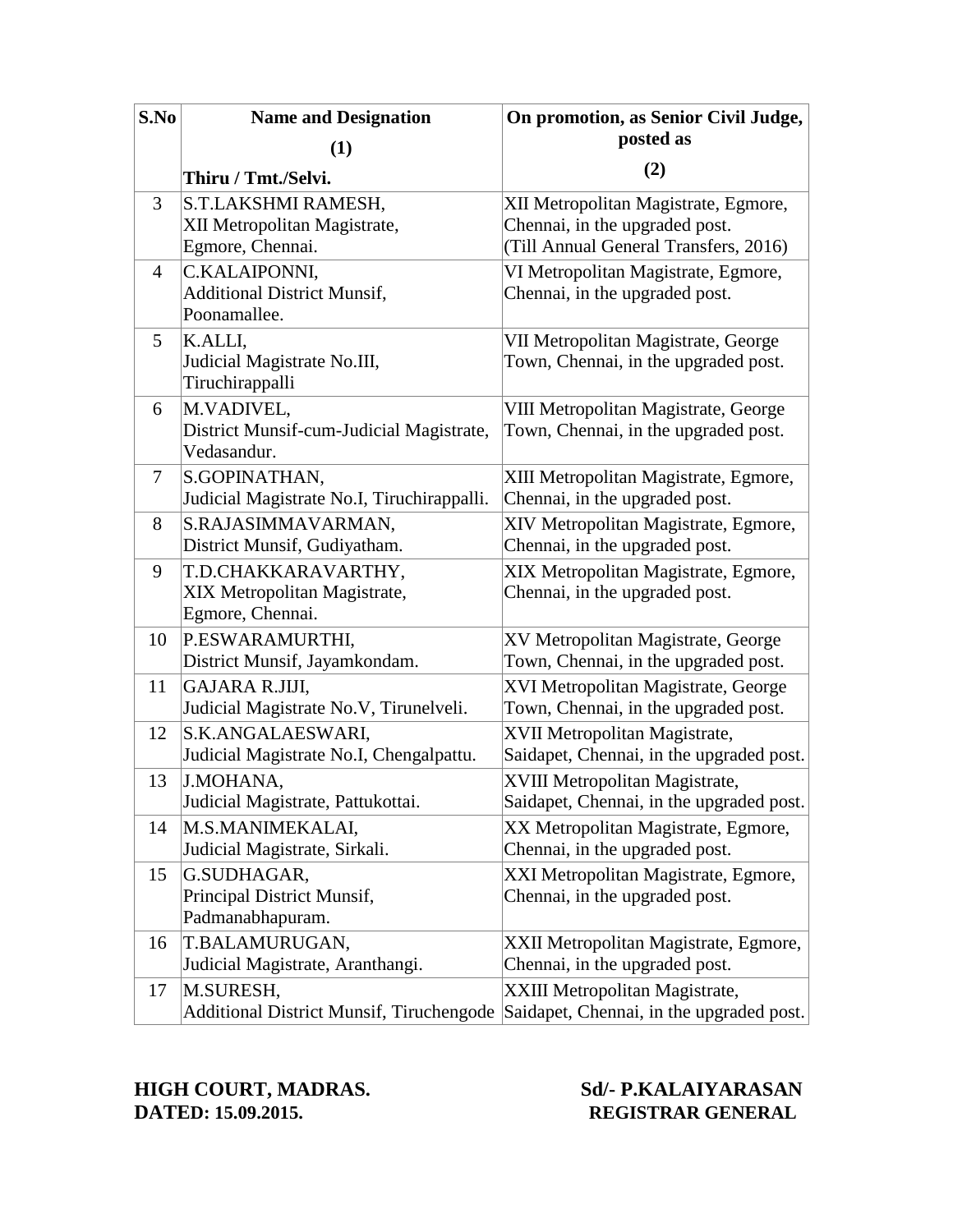### **R.O.C.No.33/2015-Con.B2**

### **OFFICIAL MEMORANDUM**

Sub: Courts and Judges - Senior Civil Judges - Promotion, Transfer and Postings - Notification issued - Joining instructions - Issued.

Ref: High Court's Notification No.140 / 2015 dated : 15.09.2015.

### **I**

.............

The Senior Civil Judges, who have been transferred and posted in the High Court's Notification cited above, are required to hand over charge of their respective posts to any one of the nearest Principal Sub Judges / Sub Judges / Additional Sub Judges / Special Judges / Assistant Judges, City Civil Court,Chennai / Judges, Court of Small Causes, Chennai / Metropolitan Magistrates, Chennai, as the case may be, on 16.09.2015 A.N., and take charge of their respective new posts, on 18.09.2015 F.N., without fail.

The Senior Civil Judges, who have been transferred and posted in the same station in which they are now functioning vide High Court's Notification cited above, are required to get themselves relieved from their present post, on 18.09.2015 F.N. by handing over charge of their respective posts to their successors / Assistant Judge, City Civil Court, Chennai / Judge, Court of Small Causes, Chennai / Metropolitan Magistrate / any of the nearest Principal Sub Judges / Additional Sub Judges / Special Judges / Sub Judges, as the case may be, and take charge of their respective new posts, immediately, on the same day of their relieving from their present posts.

#### **II**

The Civil Judges who have been promoted as Senior Civil Judges and given postings in the High Court's Notification cited above, are required to hand over charge of their respective posts to any of the nearest District Munsifs / Judicial Magistrates / District Munsif-cum- Judicial Magistrates/ Judges, Courts of Small Causes, Chennai / Metropolitan Magistrates, Chennai, as the case may be, on 16.09.2015 A.N., and take charge of their respective new posts, on 18.09.2015 F.N., without fail.

....2